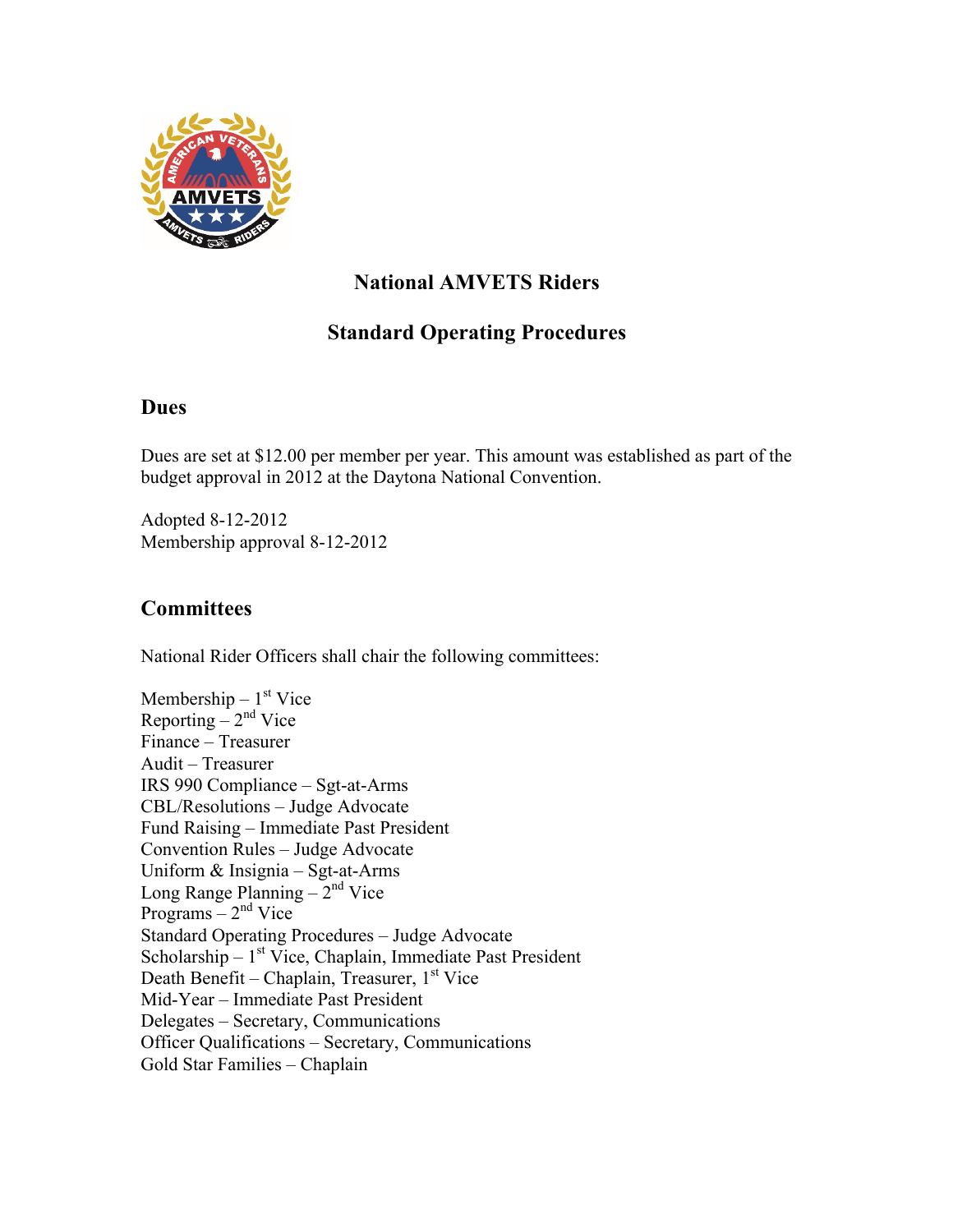Adopted 5-5-2017 Membership Approved 5-6-2017 Revised and Approved 8-24-2019

## **Membership**

In the event of a Chapter folding either by charter surrender or revocation a member who was in good standing at that time shall have no longer than ninety (90) days to transfer to another Chapter. If any member affected by this closing is a Department or National Officer, they may continue to hold said office for that ninety (90) day period. If after ninety (90) days any member has not transferred their membership privileges are terminated.

Adopted 5-5-2017 Membership Approval 5-6-2017

Individual members that have not paid current year dues by July  $1<sup>st</sup>$  will be dropped from the membership roster for said year, must apply for membership for the next year as a new member.

Adopted 5-5-2017 Membership Approval 5-6-2017

Any Member of this organization that receives suspension by their parent organization, upon their reinstatement, shall be prohibited from holding any Rider office at any level, for a period of (2) Two years from the date of reinstatement.

Adopted 8-11-2018 Membership Approval 8-11-2018

Once a member has provided proof of eligibility to be a Rider (legally permitted to operate a motorcycle, registration, and proof of insurance where applicable) to the Chapter President and one other Chapter Officer upon their application their documentation shall be protected from any further scrutiny. The status of any individual Rider shall be maintained only at the Chapter level. If a member's status is questioned at the National or Department level, said member's Chapter's President shall honestly verify the information and report on that status. In the case that a Chapter President for any reason provide false information, then the Chapter President shall be charged accordingly.

The required eligibility can be required by the Chapter to verify the annual Dues and Remittance.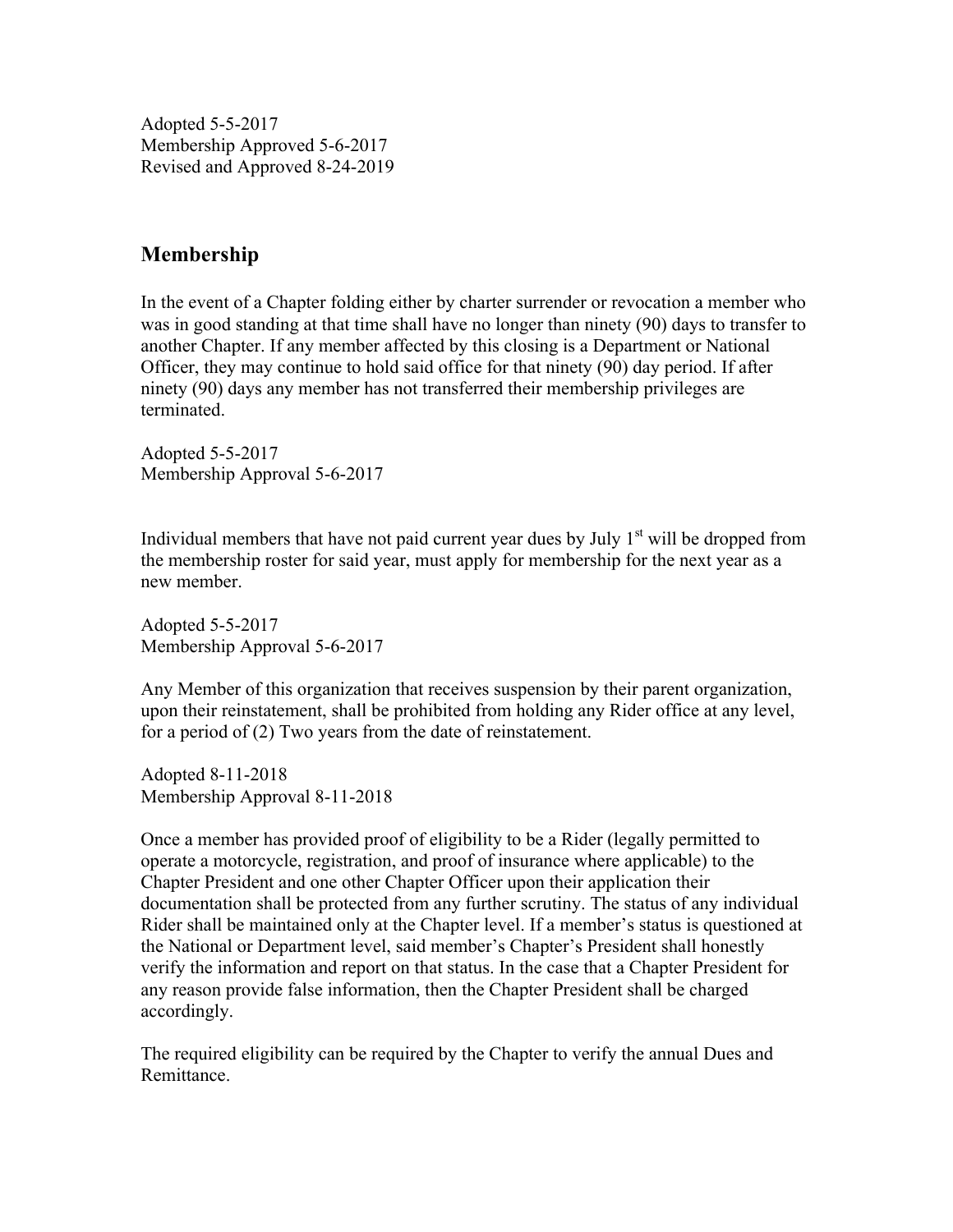The required eligibility shall not be required at National or Department level for purposes of eligibility to determine delegate status for conferences or conventions.

Adopted 8-24-2019 Membership Approval 8-24-2019

## **Qualifications for National Office**

The qualifications to hold a National Elected Office are as follows:

 1) Have been an Elected Department Officer for a period of (2) two years and either attended (2) two National Meetings (Mid-Year or Convention) or sat on a National Committee for a period of (2) two years.

#### **OR**

Have held a National Appointed Office for a period of (2) two years.

The qualifications to hold a National Appointed Office are as follows: 1)No qualifications required.

The qualifications to hold the Office of President are as follows:

1) Must have held a National Elected Office for at least (2) two years.

Adopted 8-11-2017 Membership Approval 8-12-2017

## **Qualifications for National Office from Non-Department Members**

The qualifications to hold a National Elected Office from a Non-Department are as Follows:

1) Have been a Chapter President for a period of two (2) years and either attended three (3) National Meetings (Mid-year or Convention) or Sat on a National Committee for a period of three (3) years. **OR**

Have held a National Appointed Office for a period of two (2) years.

The qualifications to hold a National Appointed Office are as follows:

1) No qualifications required.

The qualifications to hold the Office of President are as follows:

1) Must have held a National Elected Office for at least two (2) years.

Adopted 8-24-2019 Membership Approval 8-24-2019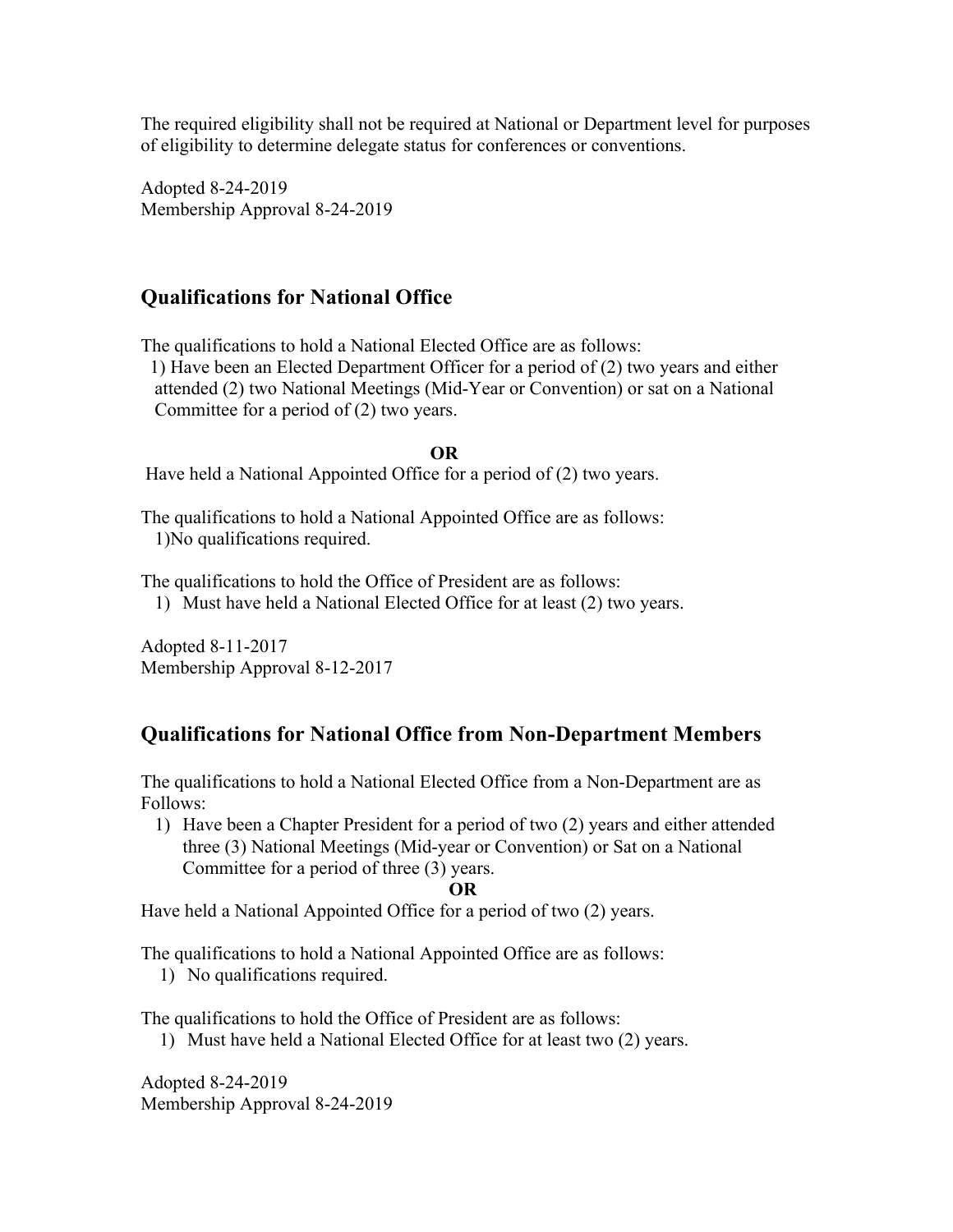### **National Officers from a Single Department**

The maximum number of National Officers from a single Department at one time shall be limited to the following:

 1)There shall be no more than (2) two Elected and (1) one appointed officers from one Department or (2) two Appointed and (1) Elected officer from one Department.

Adopted 8-11-2017 Membership Approval 8-12-2017

### **National Travel Expense Policy**

The following policy is for the payment and documenting of expenses for AMVETS Riders National Officers and other members of the Riders Organization when authorized by the Riders National President and Riders National Executive Board.

Payment for attendance at National Executive Committee Meetings, Mid-Year Rally, and National Convention will be paid at the following rates:

National President: Travel shall be paid either full airfare or mileage reimbursement rate, which will be choice of the RNP. RNP may have a suite when booking rooms and the allotted days of reimbursed lodging shall be, Maximum of four (4) days for National Executive Committee Meetings plus the Mid-Year Rally, and a maximum of seven (7) days maximum for the National Convention. Additional days must be approved in writing by the NEB. RNP may rent a vehicle when needed while attending authorized functions for National Riders with prior approval of the NEB.

Elected Officers: Travel shall be paid at the lesser rate of mileage or airfare. If requesting mileage and it exceeds \$500- Officer must provide comparison documentation for proof of which is the lessor amount, and shall get prior approval from NEB. Mileage reimbursement may include tolls or pass fees. Lodging shall be paid at the full rate of a 1 or 2 bed regular room, any charges for a more expensive room will be paid by the Officer. Maximum of THREE (3) days for National Executive Committee Meetings, National Convention and Mid-Year Rally, additional days must be approved by the NEB. One of the following Appointed Officers, RNS ,RNCO, or RNPO shall be reimbursed for FOUR (4) days for Convention and Mid-Year in order to organize and set up for meetings ahead of time. Any additional expenses must have prior approval from the NEB. If mileage is less than 100 miles round trip individual must have pre approval by the Riders National Executive Board in order to be reimbursed for hotel accommodations.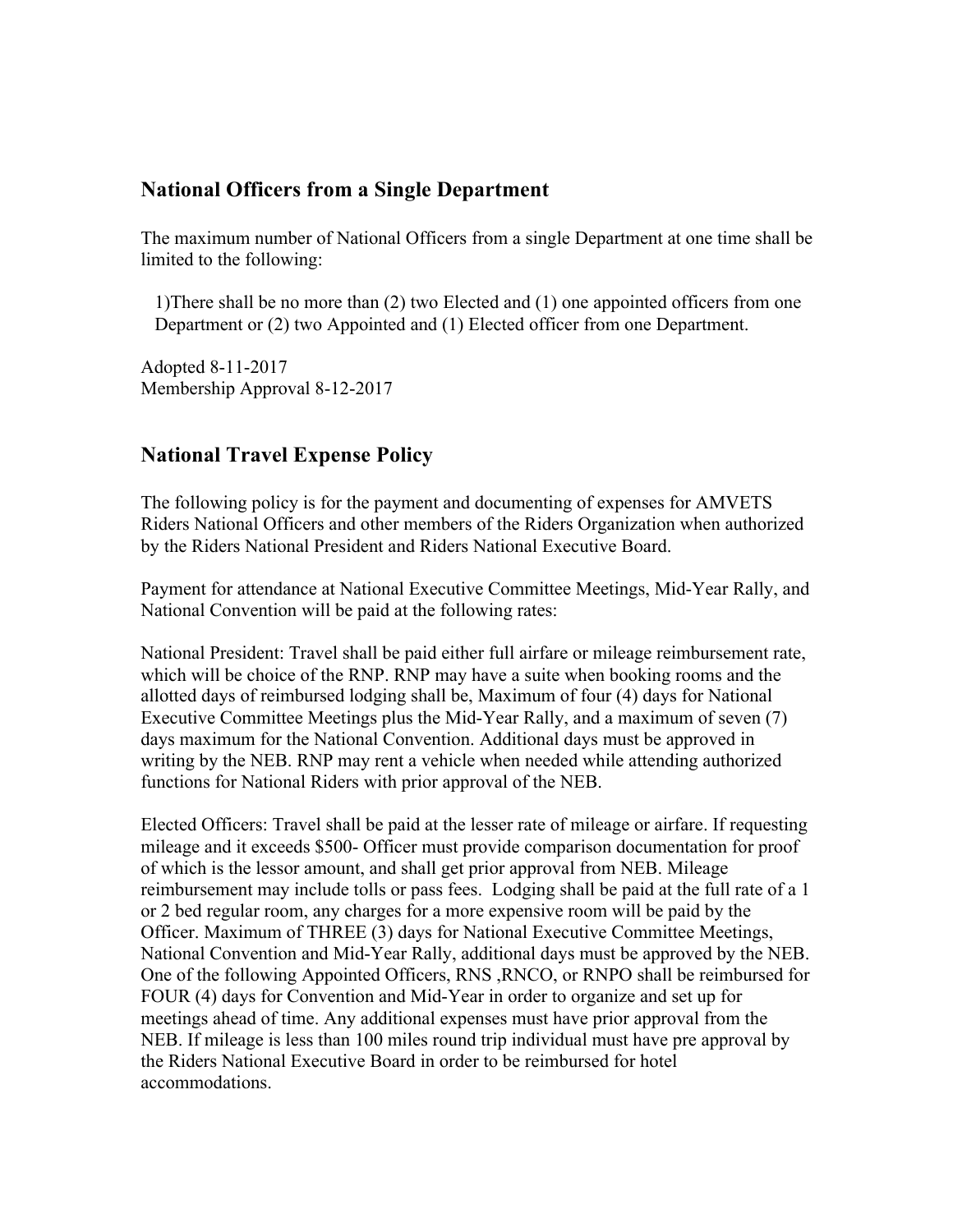Immediate Past President: Shall be reimbursed at the same rate as Elected Officers. Any additional expenses must have prior approval from the NEB.

Past National Presidents: Will receive up to \$250.00 to cover travel and/or lodging with approved receipts. Any additional expenses must have prior approval from the NEB.

Appointed Officers: Shall be reimbursed at the same rate as Elected Officers. Any additional expenses must have prior approval from the Riders National Executive Board.

Official Business Travel: Individuals traveling on official business as directed by the Riders National President and Riders National Executive Board shall be reimbursed at actual costs unless different reimbursements are agreed upon before expenses are incurred.

#### Reimbursement Rates:

Mileage shall be paid at a rate of \$0.36 per mile based on Google Maps from home address to event. Mileage reimbursements may include tolls, and shall not exceed \$500.00 without prior approval from NEB. Air Fare shall be based on the lowest air fare available a minimum of 30 days prior to the scheduled event date, to include round trip mileage to the airport, parking, and baggage fees. Air Fare shall be for economy class travel or the lowest priced airfare available on Priceline.com, and shall not exceed \$500.00 without prior approval from BEB. When booking airfare in advance any and all Officers can opt to take flight cancelation insurance.

Authorized Misc. Expenses: Shall be paid at actual cost for expense as long as receipts are provided with proper documentation and approval.

Any Officer who does not attend or is late to required meetings they were financed to attend may be required to forfeit financing for that day of lodging and possible travel unless excused by the RNP and NEB.

Receipts and Reporting:

All expenses incurred while on official business shall be accounted for with legible RECEIPTS clearly stating the INDIVIDUAL'S NAME, DATE, PLACE of PURCHASE, and AMOUNT. The Treasurer shall date and initial receipts when received.

Expenses shall be listed on the Official AMVETS Riders Travel and/or Expense Report and submitted to the National Treasurer no later than the  $10<sup>th</sup>$  of the month immediately following the expenditure. All expense report that exceed \$100 must be signed by a combination of TWO (2) National Rider Officers and ONE (1) shall be the National Riders Treasurer and the other be either the Riders National President or the National 1st or  $2<sup>nd</sup>$  Vice Presidents. E-mail approval is acceptable as long as it is filed with the expense sheet. No Officer can be an approved signature on their own expense sheet. Any expenses \$100 or less only need one approved signature which shall be the Treasurer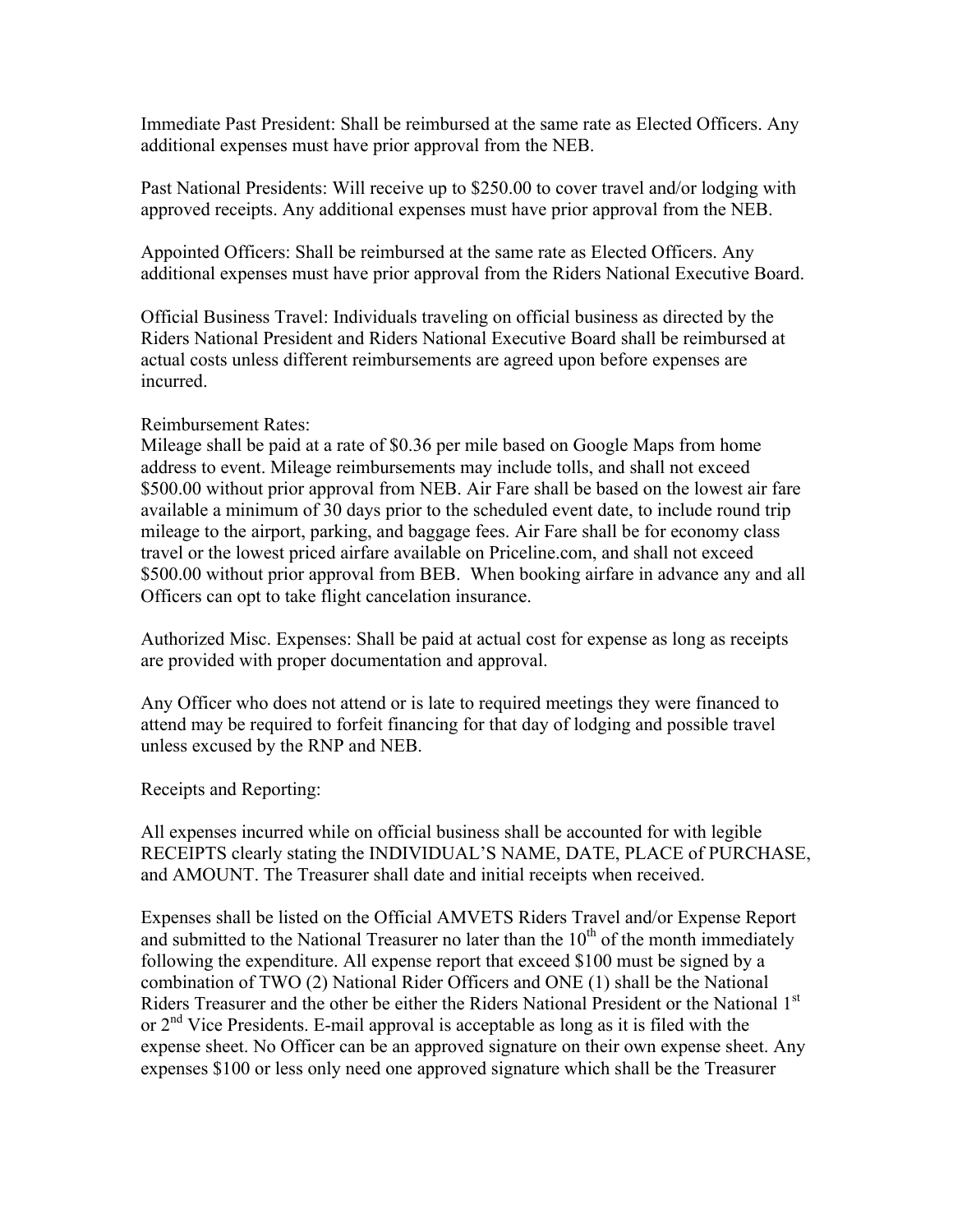unless it is charges by the Treasurer, then the one (1) signature shall be either Riders National President, Riders National 1<sup>st</sup> Vice, or Riders National 2<sup>nd</sup> Vice.

AMVETS Riders Credit Card charges: All expenses charged to the AMVETS Riders Credit Card must have supporting documentation to be valid. All National Officers are required to submit receipts to National Riders Treasurer by the  $10<sup>th</sup>$  day of the following month the expense is incurred. (Example: charge 4/17/2017; receipt must be turned in by 5/10/2017). National Riders Treasurer is responsible for ensuring all credit card charges have supporting receipts.

- Non-travel expenses: All official AMVETS Riders expense reports must be completed for all non-travel expenses in the month incurred and submitted in accordance to timeline stated above, multiple expenses within the same month may be recorded on one (1) report.
- Travel expenses: An official AMVETS Riders expense report must be completed and submitted to the National Riders Treasurer in accordance with time lines stated above. Expenses on report must indicate whether credit card or cash was utilized, and all expenses must have receipts.
- Any Officer not following proper procedure for turning in receipts and documentation shall fall under the three (3) strike rule. After three (3) times of not turning in proper paperwork their credit card will be revoked and will have to pay for all expenses on their own and then file for reimbursement.

Non-Credit Card charges: Follows same policies as AMVETS Riders Credit Card in order to be reimbursed.

### TRAVEL and LODGING ARRANGEMENTS and PAYMENT

Each individual is responsible for making their own Travel and Lodging arrangements. Failure to make proper arrangements will be at the expense of the INDIVIDUAL and NOT the RIDERS ORGANIZATION. No reimbursement will be made for improper Travel, Lodging, or other expenses incurred.

There will be no advanced payment for Travel, Lodging, or other expenses except when authorized by the Riders National President and the Riders National Executive Board whom shall assume responsibility for any and all costs or losses associated with any advanced payment not used or recovered. Each National Officer has their own National Riders credit card and may use it for authorized travel expenses.

At no time will AMVETS Riders Credit Cards, Banking Account Information, or any check which is not properly completed be given to any individual or entity except by the individual authorized to do so.

Any reimbursement received or receiving from their Parent Organization, Chapter, or Department is to be used first before National Riders picks up the remaining cost of eligible expenses.